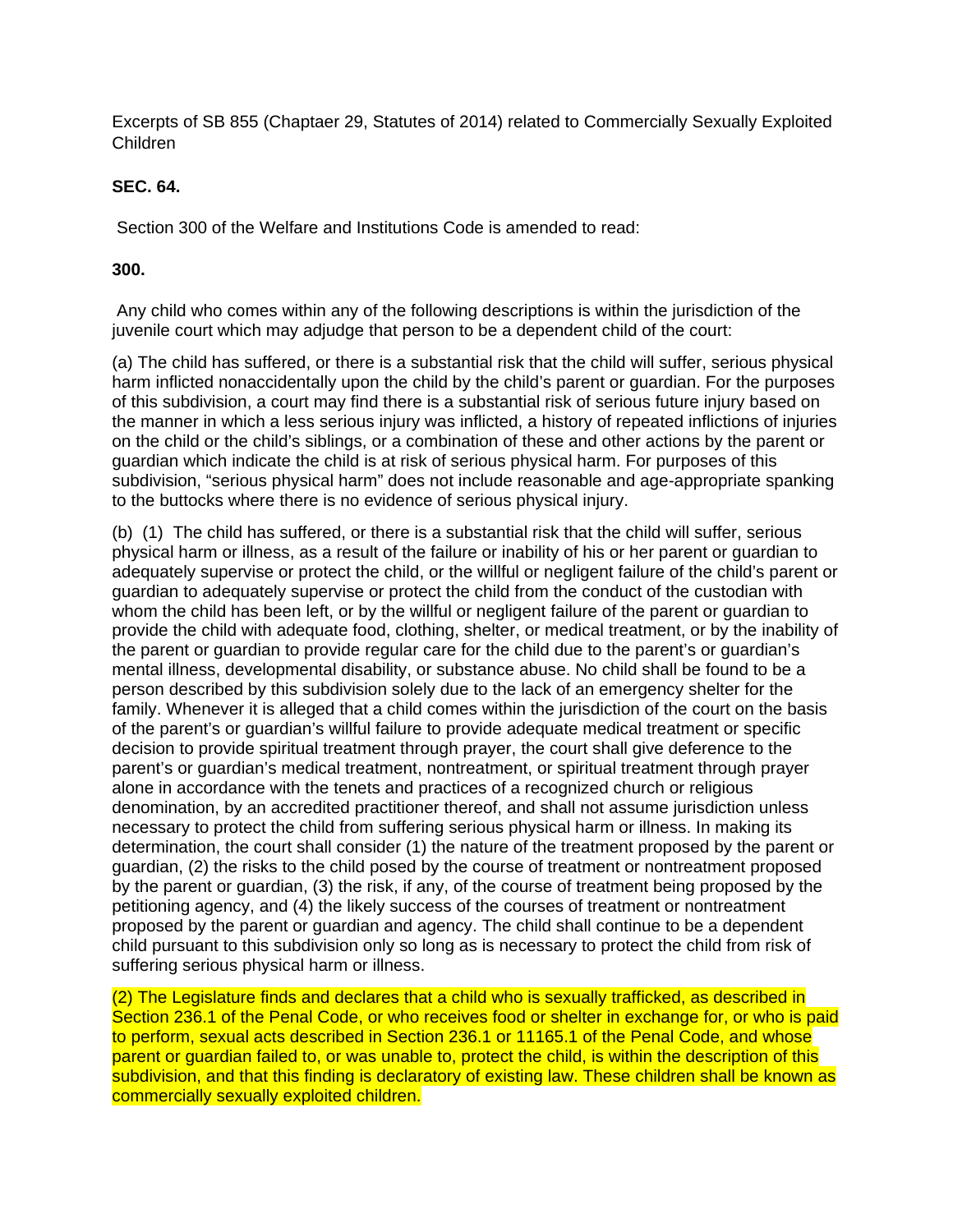(c) The child is suffering serious emotional damage, or is at substantial risk of suffering serious emotional damage, evidenced by severe anxiety, depression, withdrawal, or untoward aggressive behavior toward self or others, as a result of the conduct of the parent or guardian or who has no parent or guardian capable of providing appropriate care. No child shall be found to be a person described by this subdivision if the willful failure of the parent or guardian to provide adequate mental health treatment is based on a sincerely held religious belief and if a less intrusive judicial intervention is available.

(d) The child has been sexually abused, or there is a substantial risk that the child will be sexually abused, as defined in Section 11165.1 of the Penal Code, by his or her parent or guardian or a member of his or her household, or the parent or guardian has failed to adequately protect the child from sexual abuse when the parent or guardian knew or reasonably should have known that the child was in danger of sexual abuse.

(e) The child is under the age of five years and has suffered severe physical abuse by a parent, or by any person known by the parent, if the parent knew or reasonably should have known that the person was physically abusing the child. For the purposes of this subdivision, "severe physical abuse" means any of the following: any single act of abuse which causes physical trauma of sufficient severity that, if left untreated, would cause permanent physical disfigurement, permanent physical disability, or death; any single act of sexual abuse which causes significant bleeding, deep bruising, or significant external or internal swelling; or more than one act of physical abuse, each of which causes bleeding, deep bruising, significant external or internal swelling, bone fracture, or unconsciousness; or the willful, prolonged failure to provide adequate food. A child may not be removed from the physical custody of his or her parent or guardian on the basis of a finding of severe physical abuse unless the social worker has made an allegation of severe physical abuse pursuant to Section 332.

(f) The child's parent or guardian caused the death of another child through abuse or neglect.

(g) The child has been left without any provision for support; physical custody of the child has been voluntarily surrendered pursuant to Section 1255.7 of the Health and Safety Code and the child has not been reclaimed within the 14-day period specified in subdivision (e) of that section; the child's parent has been incarcerated or institutionalized and cannot arrange for the care of the child; or a relative or other adult custodian with whom the child resides or has been left is unwilling or unable to provide care or support for the child, the whereabouts of the parent are unknown, and reasonable efforts to locate the parent have been unsuccessful.

(h) The child has been freed for adoption by one or both parents for 12 months by either relinquishment or termination of parental rights or an adoption petition has not been granted.

(i) The child has been subjected to an act or acts of cruelty by the parent or guardian or a member of his or her household, or the parent or guardian has failed to adequately protect the child from an act or acts of cruelty when the parent or guardian knew or reasonably should have known that the child was in danger of being subjected to an act or acts of cruelty.

(j) The child's sibling has been abused or neglected, as defined in subdivision (a), (b), (d), (e), or (i), and there is a substantial risk that the child will be abused or neglected, as defined in those subdivisions. The court shall consider the circumstances surrounding the abuse or neglect of the sibling, the age and gender of each child, the nature of the abuse or neglect of the sibling, the mental condition of the parent or guardian, and any other factors the court considers probative in determining whether there is a substantial risk to the child.

It is the intent of the Legislature that nothing in this section disrupt the family unnecessarily or intrude inappropriately into family life, prohibit the use of reasonable methods of parental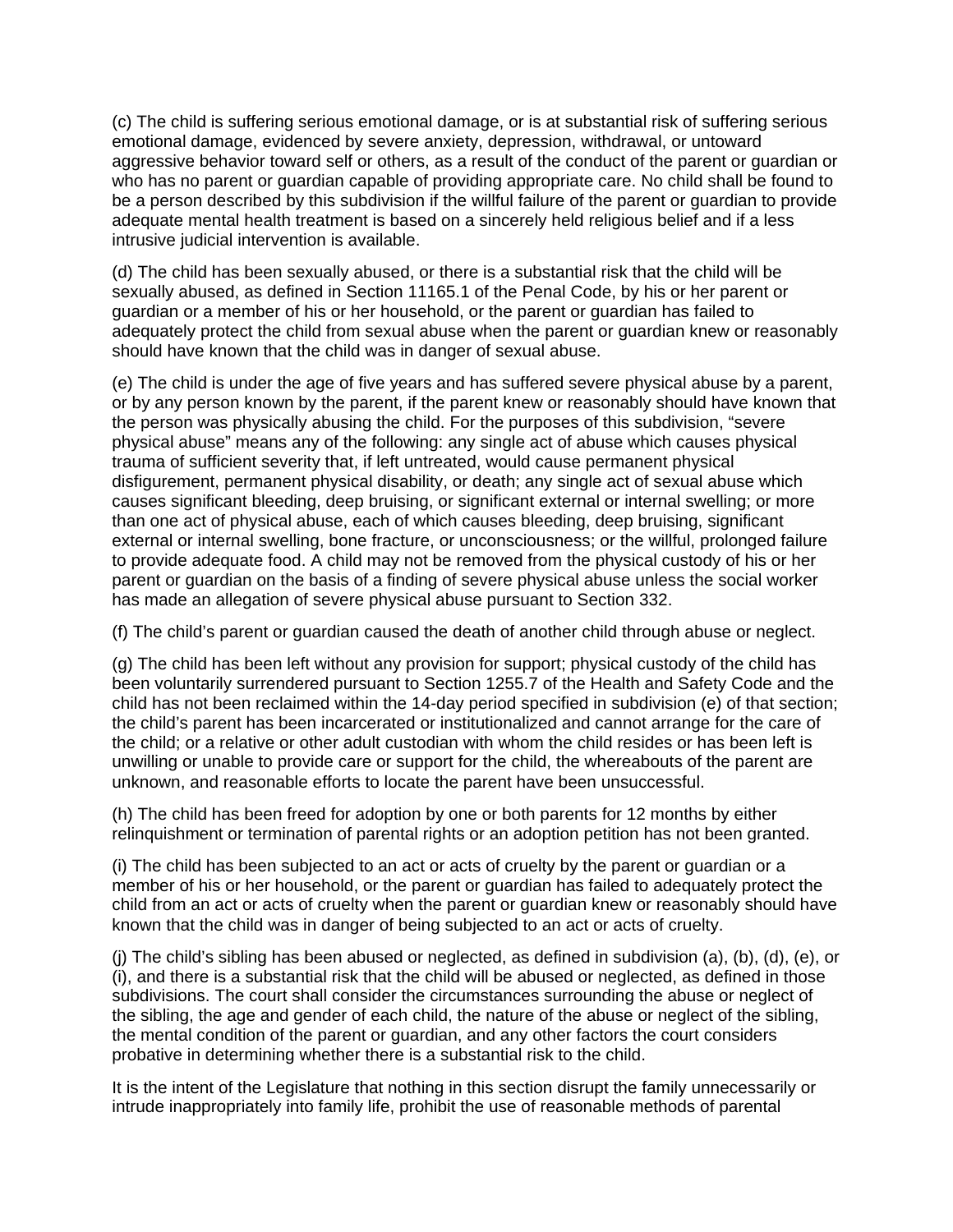discipline, or prescribe a particular method of parenting. Further, nothing in this section is intended to limit the offering of voluntary services to those families in need of assistance but who do not come within the descriptions of this section. To the extent that savings accrue to the state from child welfare services funding obtained as a result of the enactment of the act that enacted this section, those savings shall be used to promote services which support family maintenance and family reunification plans, such as client transportation, out-of-home respite care, parenting training, and the provision of temporary or emergency in-home caretakers and persons teaching and demonstrating homemaking skills. The Legislature further declares that a physical disability, such as blindness or deafness, is no bar to the raising of happy and welladjusted children and that a court's determination pursuant to this section shall center upon whether a parent's disability prevents him or her from exercising care and control. The Legislature further declares that a child whose parent has been adjudged a dependent child of the court pursuant to this section shall not be considered to be at risk of abuse or neglect solely because of the age, dependent status, or foster care status of the parent.

As used in this section, "guardian" means the legal guardian of the child.

### **SEC. 73.**

Section 11460 of the Welfare and Institutions Code is amended to read:

#### **11460.**

 (a) Foster care providers shall be paid a per child per month rate in return for the care and supervision of the AFDC-FC child placed with them. The department is designated the single organizational unit whose duty it shall be to administer a state system for establishing rates in the AFDC-FC program. State functions shall be performed by the department or by delegation of the department to county welfare departments or Indian tribes, consortia of tribes, or tribal organizations that have entered into an agreement pursuant to Section 10553.1.

(b) "Care and supervision" includes food, clothing, shelter, daily supervision, school supplies, a child's personal incidentals, liability insurance with respect to a child, reasonable travel to the child's home for visitation, and reasonable travel for the child to remain in the school in which he or she is enrolled at the time of placement. Reimbursement for the costs of educational travel, as provided for in this subdivision, shall be made pursuant to procedures determined by the department, in consultation with representatives of county welfare and probation directors, and additional stakeholders, as appropriate.

(1) For a child placed in a group home, care and supervision shall also include reasonable administration and operational activities necessary to provide the items listed in this subdivision.

(2) For a child placed in a group home, care and supervision may also include reasonable activities performed by social workers employed by the group home provider which are not otherwise considered daily supervision or administration activities.

(c) It is the intent of the Legislature to establish the maximum level of state participation in outof-state foster care group home program rates effective January 1, 1992.

(1) The department shall develop regulations that establish the method for determining the level of state participation for each out-of-state group home program. The department shall consider all of the following methods: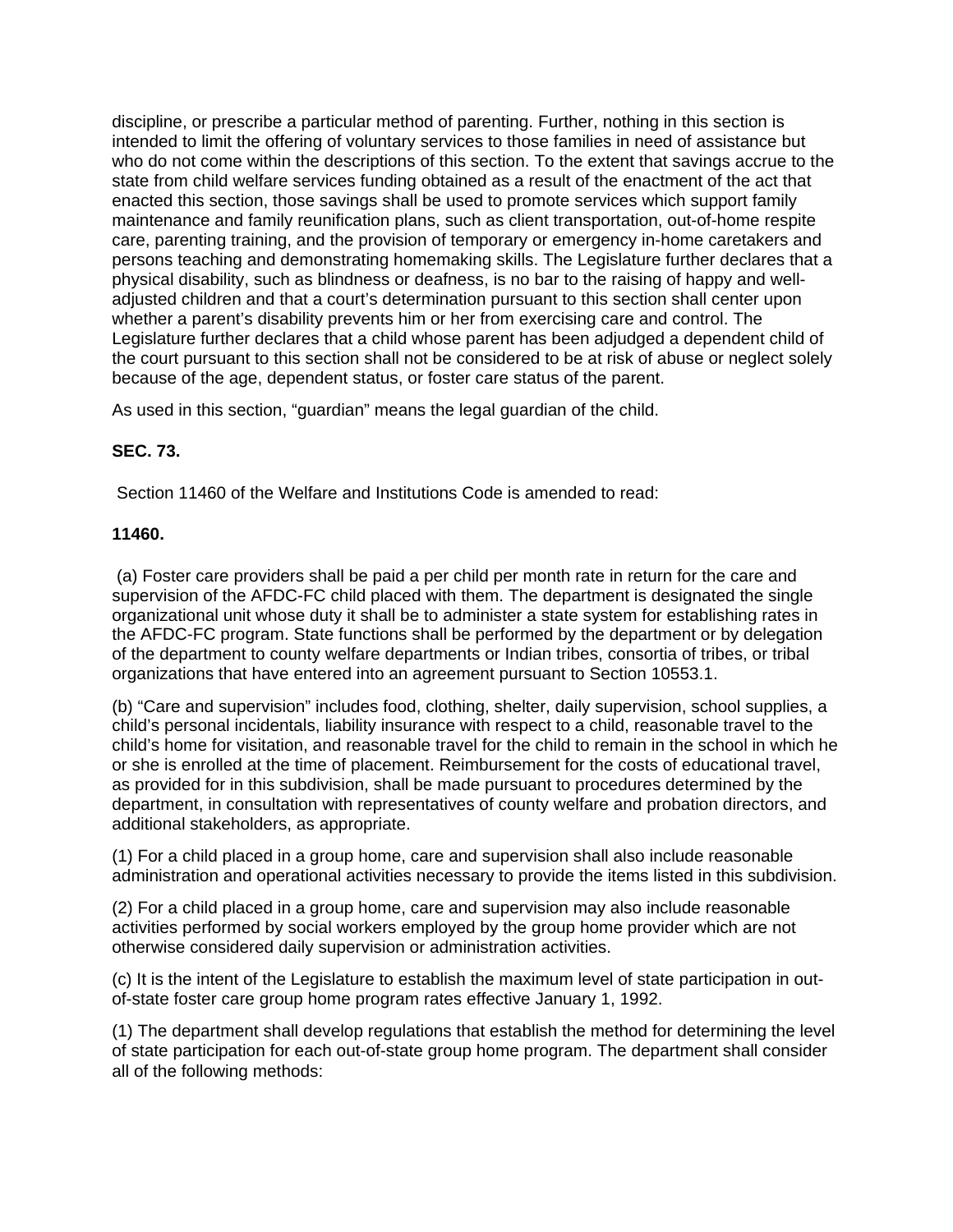(A) A standardized system based on the level of care and services per child per month as detailed in Section 11462.

(B) A system which considers the actual allowable and reasonable costs of care and supervision incurred by the program.

(C) A system which considers the rate established by the host state.

(D) Any other appropriate methods as determined by the department.

(2) State reimbursement for the AFDC-FC group home rate to be paid to an out-of-state program on or after January 1, 1992, shall only be paid to programs which have done both of the following:

(A) Submitted a rate application to the department and received a determination of the level of state participation.

(i) The level of state participation shall not exceed the current fiscal year's standard rate for rate classification level 14.

(ii) The level of state participation shall not exceed the rate determined by the ratesetting authority of the state in which the facility is located.

(iii) The level of state participation shall not decrease for any child placed prior to January 1, 1992, who continues to be placed in the same out-of-state group home program.

(B) Agreed to comply with information requests, and program and fiscal audits as determined necessary by the department.

(3) State reimbursement for an AFDC-FC rate paid on or after January 1, 1993, shall only be paid to a group home organized and operated on a nonprofit basis.

(d) A foster care provider that accepts payments, following the effective date of this section, based on a rate established under this section, shall not receive rate increases or retroactive payments as the result of litigation challenging rates established prior to the effective date of this section. This shall apply regardless of whether a provider is a party to the litigation or a member of a class covered by the litigation.

(e) Nothing shall preclude a county from using a portion of its county funds to increase rates paid to family homes and foster family agencies within that county, and to make payments for specialized care increments, clothing allowances, or infant supplements to homes within that county, solely at that county's expense.

(f) Nothing shall preclude a county from providing a supplemental rate to serve commercially sexually exploited foster children to provide for the additional care and supervision needs of these children. To the extent that federal financial participation is available, it is the intent of the Legislature that the federal funding shall be utilized.

### **SEC. 79.**

 Chapter 5.2 (commencing with Section 16524.6) is added to Part 4 of Division 9 of the Welfare and Institutions Code, to read: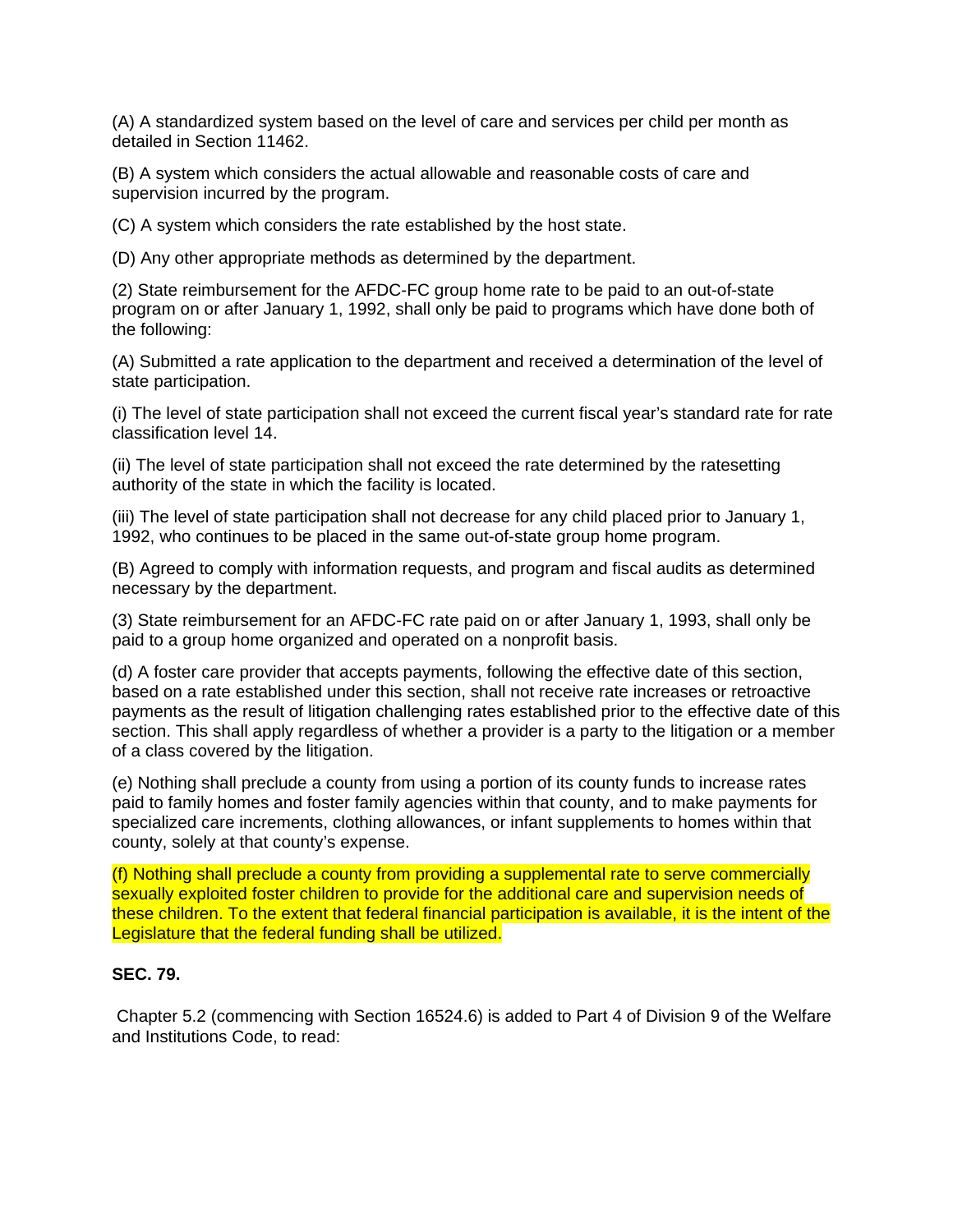# CHAPTER 5.2. Commercially Sexually Exploited Children Program

## **16524.6.**

 The Legislature finds and declares that in order to adequately serve children who have been sexually exploited, it is necessary that counties develop and utilize a multidisciplinary team approach to case management, service planning, and provision of services, and that counties develop and utilize interagency protocols to ensure services are provided as needed to this population.

# **16524.7.**

 (a) (1) There is hereby established the Commercially Sexually Exploited Children Program. This program shall be administered by the State Department of Social Services.

(2) The department, in consultation with the County Welfare Directors Association of California, shall develop an allocation methodology to distribute funding for the program. Funds allocated pursuant to this section shall be utilized to cover expenditures related to the costs of implementing the program, prevention and intervention services, and training related to children who are victims of commercial sexual exploitation.

(3) (A) Funds shall be provided to counties that elect to participate in the program for the provision of training to county children's services workers to identify, intervene, and provide case management services to children who are victims of commercial sexual exploitation and trafficking, and to foster caregivers for the prevention and identification of potential victims.

(B) The department shall contract to provide training for county workers and foster caregivers. Training shall be selected and contracted for in consultation with the County Welfare Directors Association, county children's services representatives, and other stakeholders. The department shall consult and collaborate with the California Community Colleges Chancellor's Office to provide training for foster parents of licensed foster family homes.

(4) Funds provided to the counties electing to participate in the program shall be used for prevention activities, intervention activities, and services to children who are victims, or at risk of becoming victims, of commercial sexual exploitation. These activities and services may include, but are not limited to, all of the following:

(A) Training foster children to help recognize and help avoid commercial sexual exploitation. Counties may target training activities to foster children who are at higher risk of sexual exploitation.

(B) Engaging survivors of commercial sexual exploitation to: (i) provide support to county staff who serve children who are victims of commercial sexual exploitation; (ii) for activities that may include training and technical assistance; and (iii) to serve as advocates for and perform outreach and support to children who are victims of commercial sexual exploitation.

(C) Consulting and coordinating with homeless youth shelters and other service providers who work with children who are disproportionately at risk of, or involved in, commercial sexual exploitation, including, but not limited to, lesbian, gay, bisexual, and transgender youth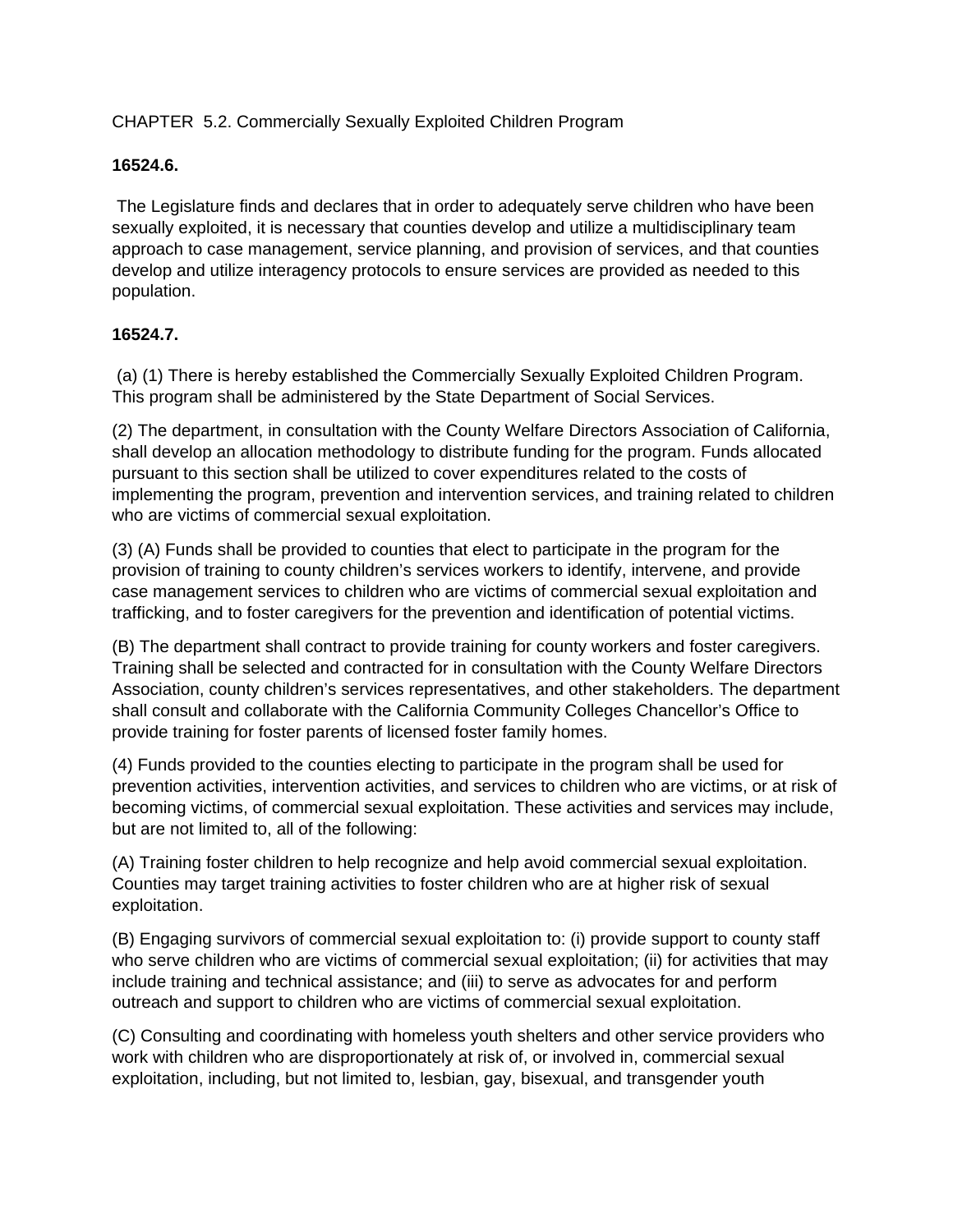organizations, regarding outreach and support to children who are victims of commercial sexual exploitation.

(D) Hiring county staff trained and specialized to work with children who are victims of commercial sexual exploitation to support victims and their caregivers, and to provide case management to support interagency and cross-departmental response.

(E) Providing supplemental foster care rates for placement of child victims of commercial sexual exploitation adjudged to be within the definition of Section 300 to be paid to foster homes, relatives, foster family agency certified homes, or other specialized placements to provide for the increased care and supervision needs of the victim in accordance with Section 11460.

(b) Funds allocated for the program shall not supplant funds for existing programs.

(c) (1) In order to ensure timely access to services to which commercially sexually exploited children are entitled to as dependents in foster care, in participating counties, county agency representatives from mental health, probation, public health, and substance abuse disorders shall participate in the case planning and assist in linking commercially sexually exploited children to services that serve children who are in the child welfare system and that are identified in the child's case plan and may include other stakeholders as determined by the county.

(2) The entities described in paragraph (1) shall provide input to the child welfare services agency regarding the services and supports needed for children to support treatment needs and aid in their recovery and may assist in linking these children to services that are consistent with their county plans submitted to the department pursuant to subdivision (d).

(d) (1) A county electing to receive funding from the Commercially Sexually Exploited Children Program pursuant to this chapter shall submit a plan describing how the county intends to utilize the funds allocated pursuant to paragraph (4) of subdivision (a).

(2) The county shall submit a plan to the department pursuant to a process developed by the department, in consultation with the County Welfare Directors Association. The plan shall include documentation indicating the county's collaboration with county partner agencies and children-focused entities, which shall include the formation of a multidisciplinary team to serve children pursuant to this chapter.

A multidisciplinary team serving a child pursuant to this chapter shall include, but is not limited to, appropriate staff from the county child welfare, probation, mental health, substance abuse disorder, and public health departments. Staff from a local provider of services to this population, local education agencies, and local law enforcement, and survivors of commercial sexual exploitation and trafficking may be included on the team.

### **16524.8.**

 (a) Each county electing to receive funds from the Commercially Sexually Exploited Children Program pursuant to this chapter shall develop an interagency protocol to be utilized in serving sexually exploited children. The county protocol shall be developed by a team led by a representative of the county human services department and shall include representatives from each of the following agencies: